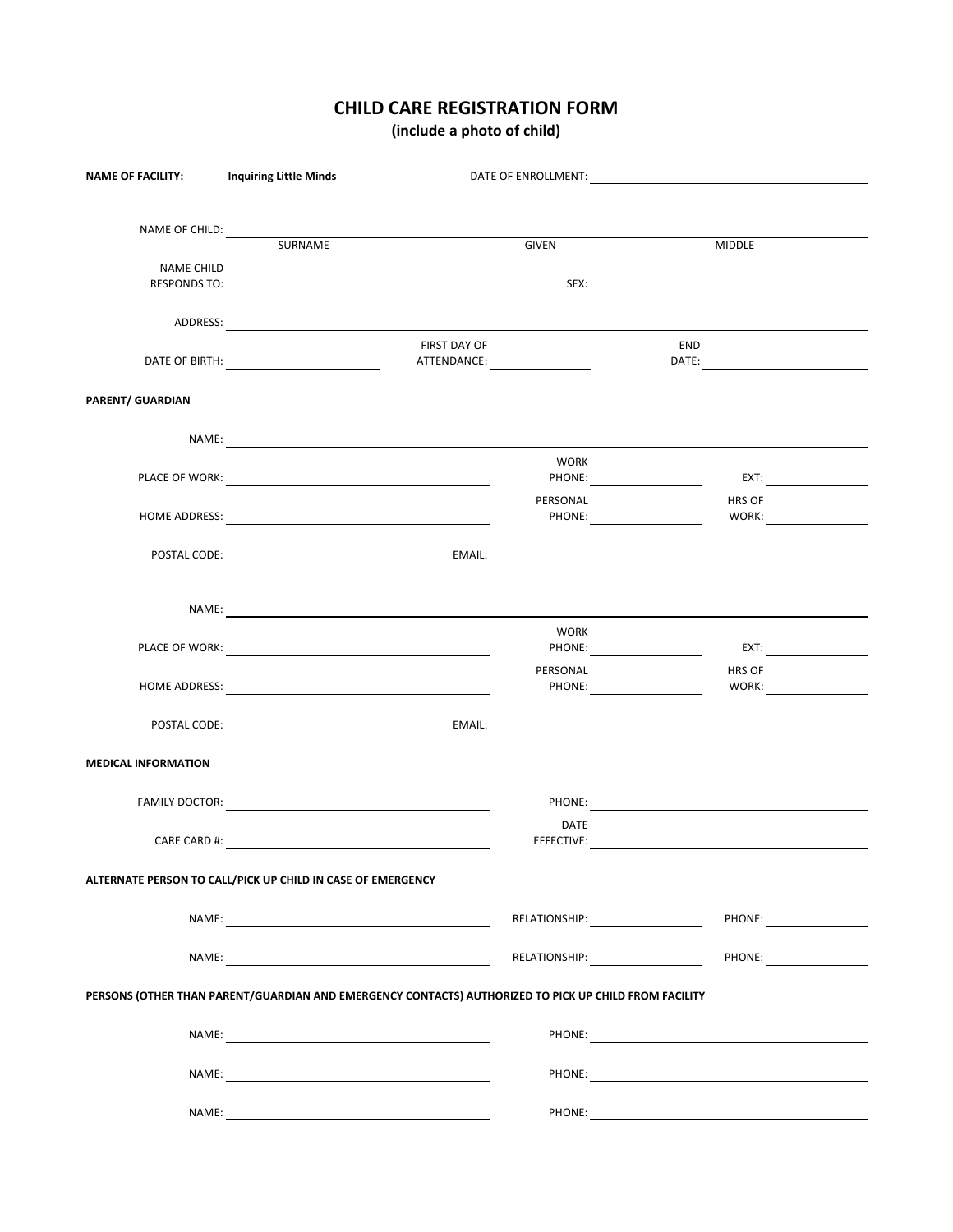## **PERSONS NOT PERMITTED ACCESS TO CHILD**

| YES<br>ARE THERE CUSTODY ORDERS?                                                                           | IF YES,<br>NO<br>ATTACH DUCUMENTATION |
|------------------------------------------------------------------------------------------------------------|---------------------------------------|
| NAMES OF OTHER CHILDREN LIVING AT HOME                                                                     |                                       |
|                                                                                                            |                                       |
|                                                                                                            |                                       |
|                                                                                                            |                                       |
| HAS CHILD HAD PREVIOUS EXPERIENCE AWAY FROM HOME?<br>(DAY CARE, PRESCHOOL, SUNDAY SCHOOL, ETC.)            | <b>YES</b><br><b>NO</b>               |
|                                                                                                            |                                       |
|                                                                                                            | DATES OF                              |
| DO YOU THINK YOUR CHILD FEELS<br><b>YES</b><br><b>COMFORTABLE LEAVING PARENTS:</b>                         | <b>NO</b>                             |
|                                                                                                            |                                       |
| DOES THIS CHILD HAVE ANY KNOWN HEALTH PROBLEMS/MEDICAL DISABILITIES?<br>IF YES, ATTACH DOCUMENTATION       | YES<br><b>NO</b>                      |
| LIST ANY COMMUNICABLE DISEASES CHILD HAS HAD:                                                              |                                       |
| <b>YES</b><br>HAS HE/SHE HAD ANY RECENT ILLNESS?                                                           | N <sub>O</sub>                        |
| IF YES, EXPLAIN:                                                                                           |                                       |
| YES<br>NO<br><b>ANY ALLERGIES?</b>                                                                         |                                       |
| IF YES, PLEASE LIST:<br>IF YES, ATTACH SPECIAL INSTRUCTIONS TO FOLLOW IN THE EVENT OF AN ALLERGIC REACTION |                                       |
| WHAT IS THE CHILD'S                                                                                        |                                       |
| <b>FAVORITE FOODS:</b>                                                                                     |                                       |
| STRONG DISLIKES:                                                                                           |                                       |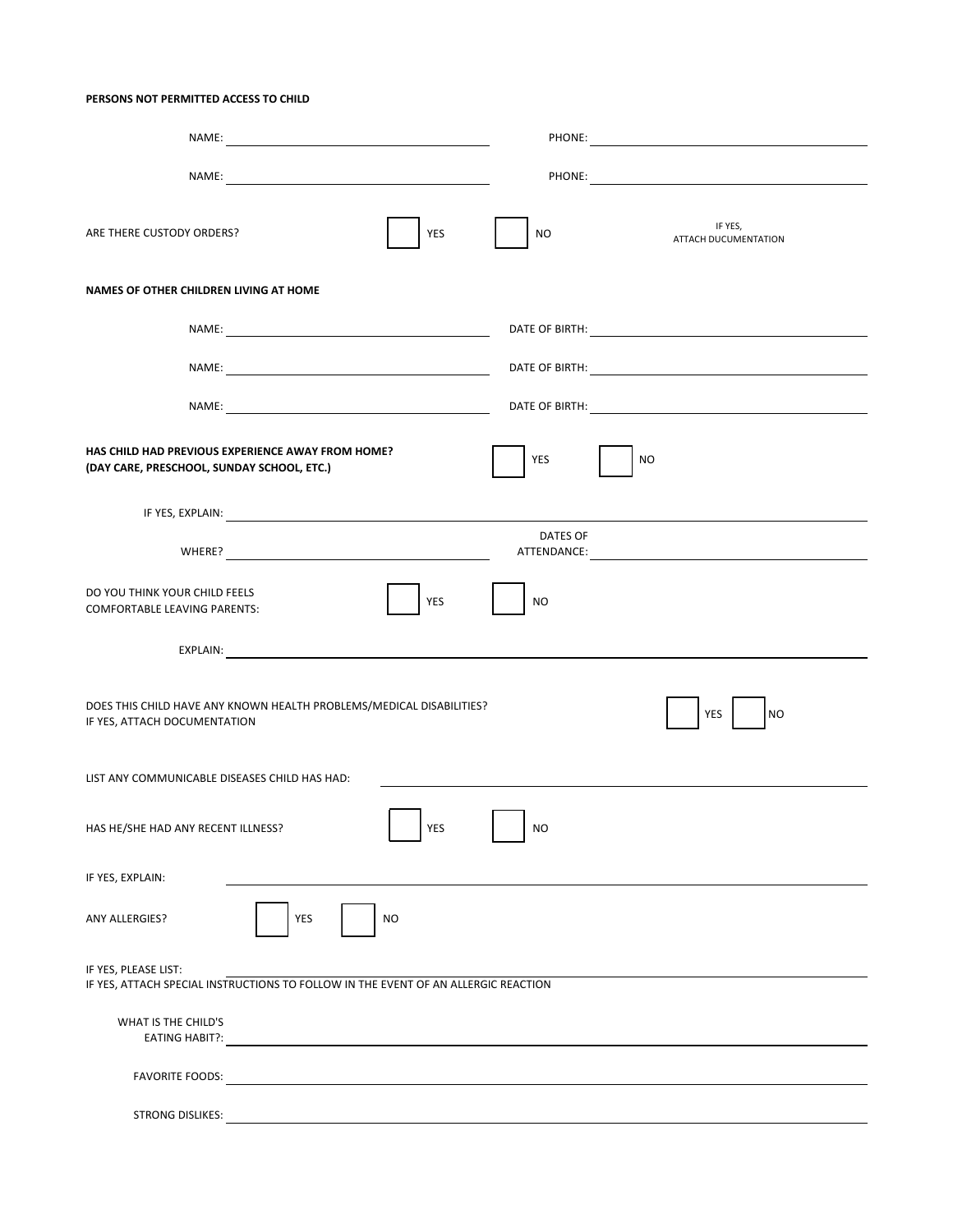## BASIC SCHEDULE AND RECORD OF IMMUNIZATION AS SUBMITTED BY PARENT/ GUARDIAN (ATTACH IMMUNIZATION RECORD - OR RECORD THE DATES)

| First Visit - two months of age:                | Date:                                                                                                                                                                                 | Fourth Visit - 12 months of age:           | Date:                             |
|-------------------------------------------------|---------------------------------------------------------------------------------------------------------------------------------------------------------------------------------------|--------------------------------------------|-----------------------------------|
|                                                 | Diphtheria                                                                                                                                                                            |                                            | Measles                           |
|                                                 | Pertussis                                                                                                                                                                             |                                            | Mumps                             |
|                                                 | Tetanus                                                                                                                                                                               |                                            | Rubella                           |
|                                                 | Polio                                                                                                                                                                                 |                                            | Meningococcal C Conjugate         |
|                                                 | Haemophilus Influenza Type b(hib)                                                                                                                                                     |                                            | Varicella (Chicken Pox)           |
|                                                 | <b>Hepatitis B</b>                                                                                                                                                                    |                                            |                                   |
|                                                 | Pneumococcal Conjugate                                                                                                                                                                | Fifth Visit - 12 months after third visit: | Date:                             |
|                                                 | Meningococcal C Conjugate                                                                                                                                                             |                                            | Diphtheria                        |
|                                                 |                                                                                                                                                                                       |                                            | Pertussis                         |
| Second Visit - two months after<br>first visit: | Date:                                                                                                                                                                                 |                                            | Tetanus                           |
|                                                 | Diphtheria                                                                                                                                                                            |                                            | Polio                             |
|                                                 | Pertussis                                                                                                                                                                             |                                            | Haemophilus Influenza Type b(hib) |
|                                                 | Tetanus                                                                                                                                                                               |                                            | Measles, Mumps, Rubella           |
|                                                 | Polio                                                                                                                                                                                 |                                            | Pneumococcal Conjugate            |
|                                                 | Haemophilus Influenza Type b(hib)                                                                                                                                                     |                                            |                                   |
|                                                 | <b>Hepatitis B</b>                                                                                                                                                                    | 4 to 6 years of age:                       | Date:                             |
|                                                 | Pneumococcal Conjugate                                                                                                                                                                |                                            | Diphtheria                        |
|                                                 |                                                                                                                                                                                       |                                            | Pertussis                         |
| Third Visit - two months after<br>second visit: | Date:                                                                                                                                                                                 |                                            | Tetanus                           |
|                                                 | Diphtheria                                                                                                                                                                            |                                            | Polio                             |
|                                                 | Pertussis                                                                                                                                                                             |                                            | Varicella (chicken Pox)           |
|                                                 | Tetanus                                                                                                                                                                               |                                            |                                   |
|                                                 | Polio                                                                                                                                                                                 | <b>Other Immunizations:</b>                |                                   |
|                                                 | Haemophilus Influenza Type b(hib)                                                                                                                                                     |                                            |                                   |
|                                                 | <b>Hepatitis B</b>                                                                                                                                                                    |                                            |                                   |
|                                                 | Pneumococcal Conjugate                                                                                                                                                                |                                            |                                   |
| ILLNESS, IF I CANNOT IMMEDIATELY BE REACHED.    | BY MY SIGNATURE BELOW I ACKNOWLEDGE THE FOLLOWING:<br>I HEARBY GIVE MY CONSENT FOR A STAFF MEMBER TO CALL A MEDICAL PRACTITIONER OR AMBULANCE FOR MY CHILD IN THE CASE OF ACCIDENT OR |                                            |                                   |

| PARENT/GUARDIAN<br>SIGNATURE: | CAREGIVER<br>SIGNATURE: |  |
|-------------------------------|-------------------------|--|
| DATE:                         | DATE:                   |  |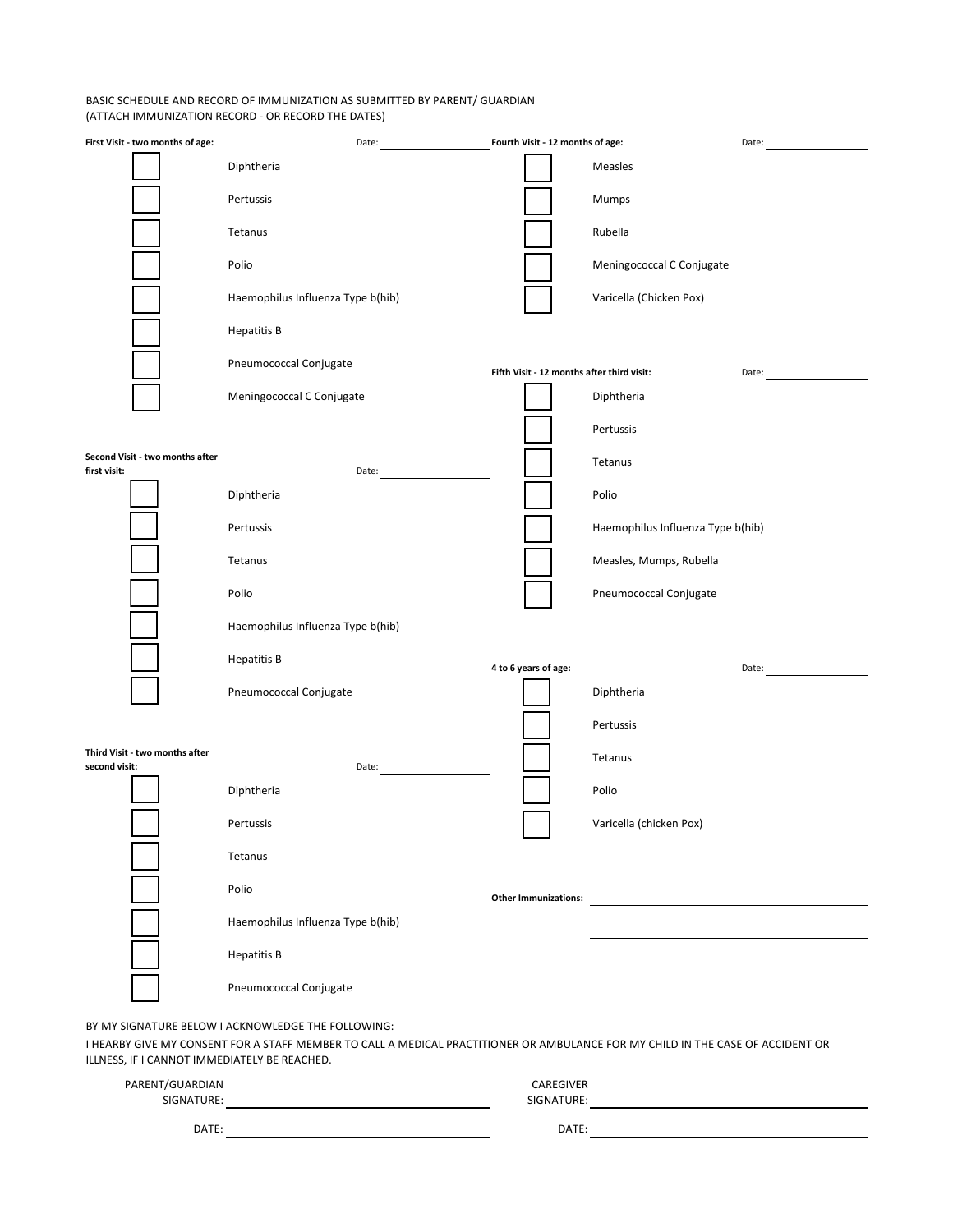| *In case of accident or illness, I authorize qualified staff of ILM Education Center Child Care to<br>administer first aid or to call an ambulance.<br>Yes                                                                         |
|------------------------------------------------------------------------------------------------------------------------------------------------------------------------------------------------------------------------------------|
| Parent/Guardian Signature                                                                                                                                                                                                          |
| *I give permission for my child to participate in spontaneous field trips within walking distance of the<br>day care or play on the playground and beach.<br>Yes<br>No                                                             |
| Parent/Guardian Signature                                                                                                                                                                                                          |
| *I give permission for my child to be picked up from the bus and escorted into the center.<br><u> 1980 - Johann Stoff, deutscher Stoffen und der Stoffen und der Stoffen und der Stoffen und der Stoffen und de</u><br>Yes<br>No l |
| Parent/Guardian Signature                                                                                                                                                                                                          |
| *I give permission for my child to be photographed/video taped for classroom usage or general<br>advertising for the daycare.<br><u> 1980 - Andrea Andrew Maria (h. 1980).</u><br>Yes<br>No l                                      |
| Parent/Guardian Signature                                                                                                                                                                                                          |
| *I have read and agree to the illness policy of the center.<br>No<br>Yes                                                                                                                                                           |
| Parent/Guardian Signature                                                                                                                                                                                                          |
| *I have read and agree to the payment policy of the center.<br>Yes                                                                                                                                                                 |
| Parent/Guardian Signature                                                                                                                                                                                                          |